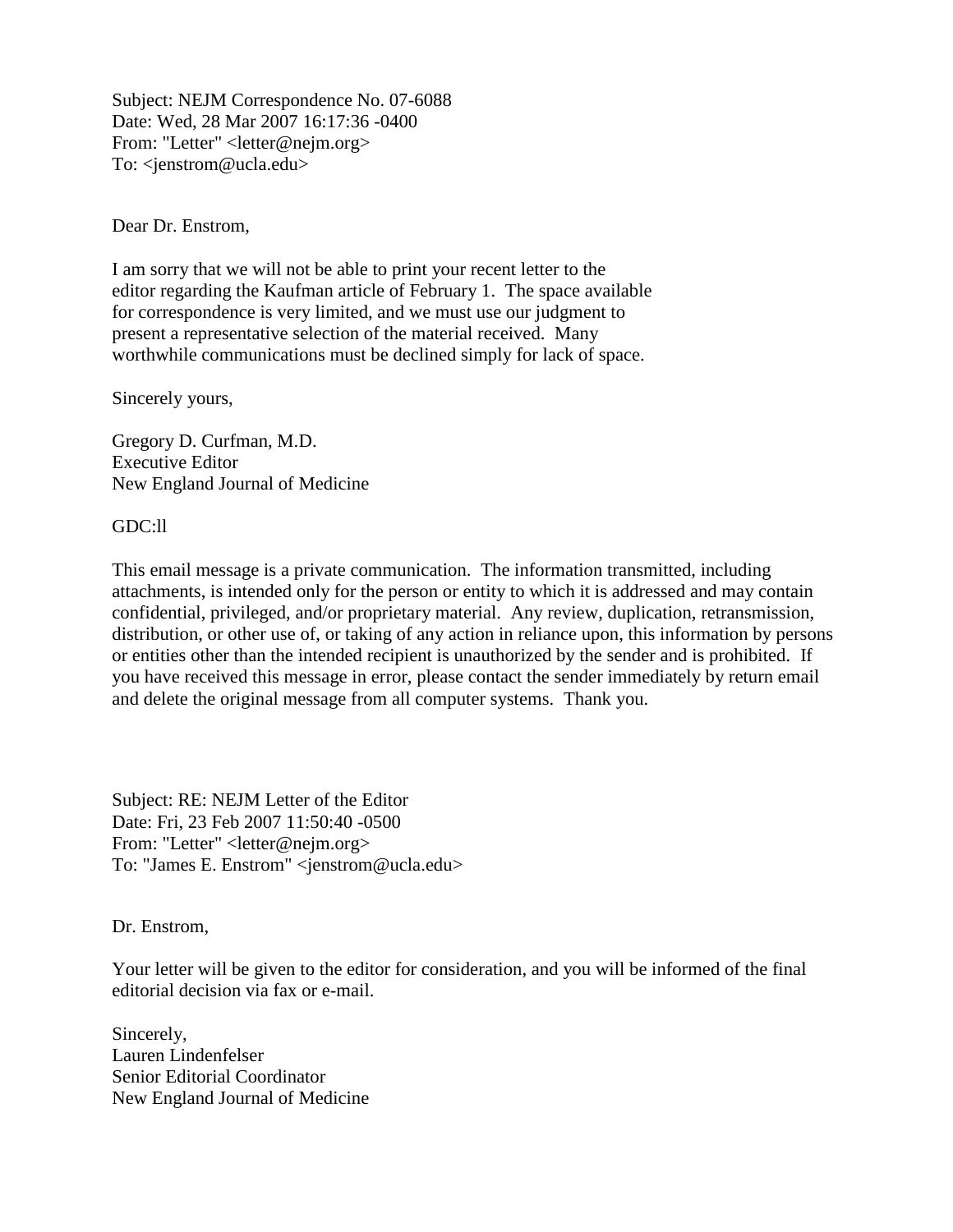**From:** James E. Enstrom [mailto:jenstrom@ucla.edu] **Sent:** Thursday, February 22, 2007 1:05 PM **To:** Letter **Subject:** NEJM Letter of the Editor

February 22, 2007

Dear Lauren,

Because I could not submit it electronically late yesterday, I have attached my Letter to the Editor on the following paper in the February 1, 2007 *N Engl J Med*: Miller KA, Siscovick DS, Sheppard L, et al. Long-term exposure to air pollution and incidence of cardiovascular events in women. *N Engl J Med* 2007;356:447-458.

Please acknowledge receipt of this letter and let me know if you need any additional information.

Thank you very much.

Best regards,

James E. Enstrom, Ph.D., M.P.H. jenstrom@ucla.edu (310) 825-2048

This email message is a private communication. The information transmitted, including attachments, is intended only for the person or entity to which it is addressed and may contain confidential, privileged, and/or proprietary material. Any review, duplication, retransmission, distribution, or other use of, or taking of any action in reliance upon, this information by persons or entities other than the intended recipient is unauthorized by the sender and is prohibited. If you have received this message in error, please contact the sender immediately by return email and delete the original message from all computer systems. Thank you.